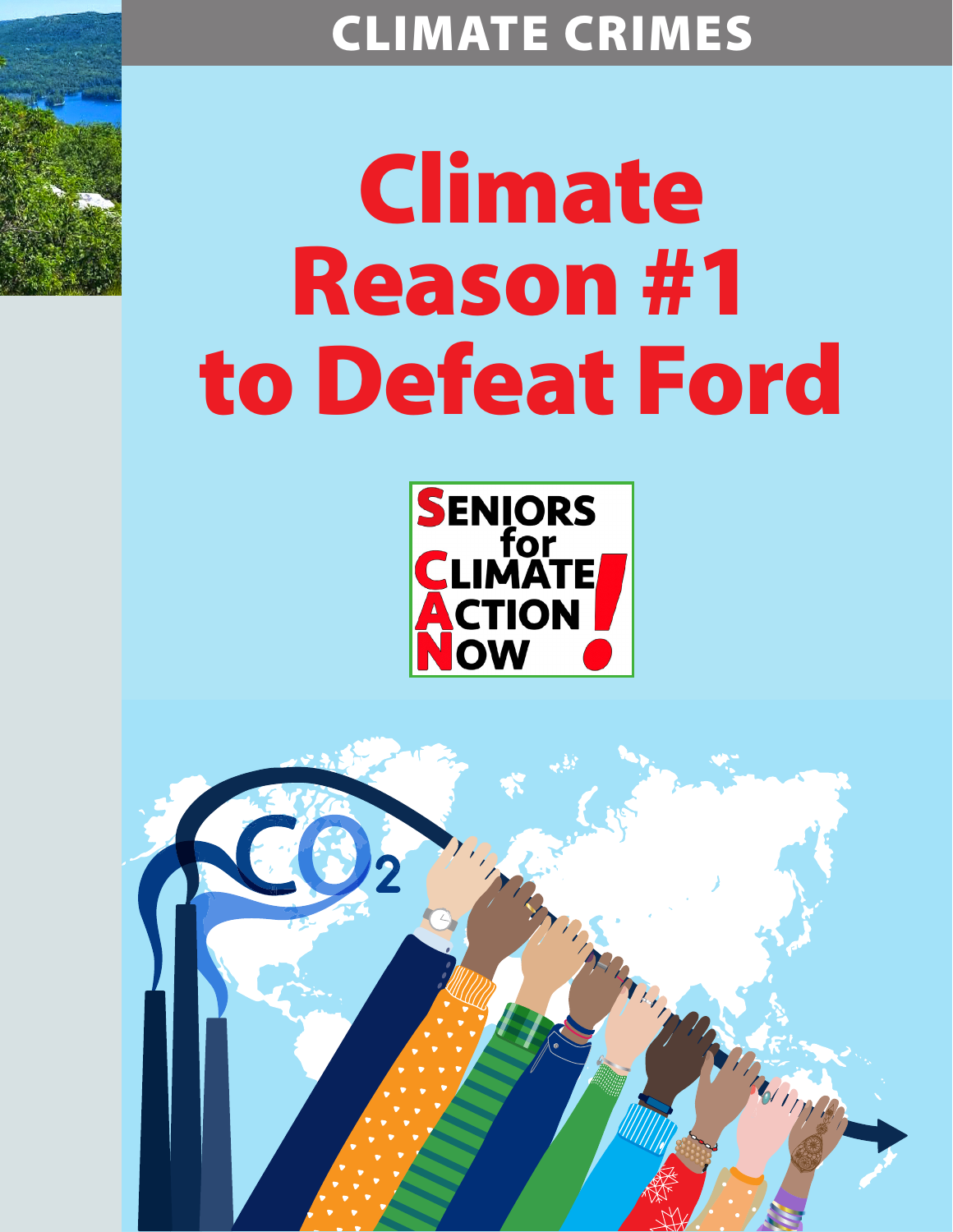

## REASON NUMBER 1

### 1. Ford's bogus climate plan is not meant to reduce emissions

Ford's climate plan was announced in 2019. It has done nothing to reduce emissions. On the contrary, after years of steady decline, the Ford government has bent the GHG emission curve upwards. ([Link to Climate Crime #1](https://seniorsforclimateactionnow.org/wp-content/uploads/2022/04/CC-1-2022-03-29.pdf))

Ford's dilemma was how to have a climate plan without climate action. Before he announced the so-called 'Made in Ontario' plan, Ford first trashed all the climate programs that were in place. His cuts ranged from eliminating the Office of Environment Commissioner, to reducing emission targets ([Link to Climate Crime #10\)](https://seniorsforclimateactionnow.org/wp-content/uploads/2022/03/SCAN-Climate-Crime-10-2022-03-18.pdf)

Premier Ford had already boxed himself in. He had already decided that green, renewable energy was not part of the equation. He had already decided to fight the federal carbon pricing system in court, [\(Link to Climate Crime #11](https://seniorsforclimateactionnow.org/wp-content/uploads/2022/03/SCAN-Climate-Crime-11-2022-03-17.pdf)) and to cut consumer subsidies for initiatives such as Zero Emission Vehicles. [\(Link to Climate Crime #4\)](https://seniorsforclimateactionnow.org/wp-content/uploads/2022/04/CC-4-ELECTRI-VEHICLE.pdf)

What he was left with was a mashup of this and that, a whole lot of wishful thinking and some deceitful emission accounting. The plan was more for show than for substance. After scrapping the cap-and-trade program and launching a legal challenge against the federal price on carbon pollution, he was left scrambling. His make-believe solution is an eight-prong program which includes the shift to electric cars, industrial emission standards, natural gas conservation, clean fuels, and something called 'future innovation.'

 The "made in Ontario" target Is to reduce Ontario GHG emissions by 30% -- 17.6 MT (mega tonnes) by 2030. But even that low target has no credibility.

The Ontario Auditor General has spent considerable effort assessing the plan and its various components. As a result, we know the plan has serious problems. All eight prongs of the 'Made in Ontario' Climate Plan are overstated. The government has:

- underestimated the required emission reduction targets.
- exaggerated the results of its proposed initiatives.
- $\bullet$ counted future emission reductions from programs the government cancelled.
- double-counted the potential gains from various programs; and
- conjured away the huge remaining shortfall with the magic category of 'future innovation'.